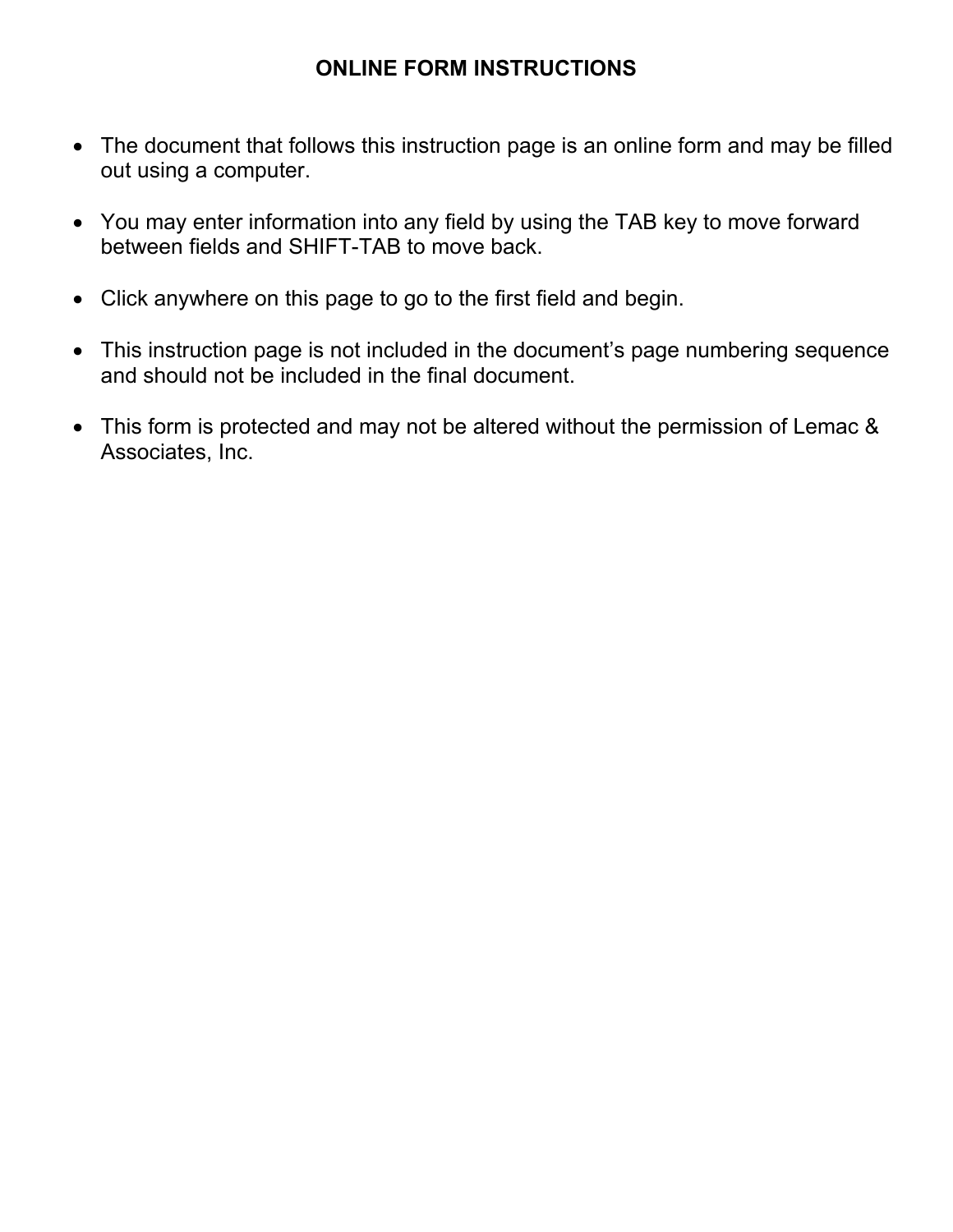| LEMAC & ASSOCIATES, INC.<br>5670 Wilshire Boulevard, Suite 1200<br>Los Angeles, CA 90036 | <b>APPLICATION FOR SPECIFIED</b><br><b>PRODUCTS AND COMPLETED</b><br><b>OPERATIONS LIABILITY</b><br><b>INSURANCE</b> |                                                                                                                                                                                                                                                                                                        |    |                          |  |  |  |  |  |  |
|------------------------------------------------------------------------------------------|----------------------------------------------------------------------------------------------------------------------|--------------------------------------------------------------------------------------------------------------------------------------------------------------------------------------------------------------------------------------------------------------------------------------------------------|----|--------------------------|--|--|--|--|--|--|
| Phone: (323) 857-9400 Fax: (323) 857-9600                                                |                                                                                                                      | Orange, CA 92868<br>Phone: (714) 938-0251 Fax: (714) 704-4709                                                                                                                                                                                                                                          |    |                          |  |  |  |  |  |  |
|                                                                                          |                                                                                                                      | APPLICANT'S INSTRUCTIONS:<br>1. Answer all questions. If the answer to any question is NONE, please state "NONE."<br>2. Application must be signed and dated by owner, partner or officer.<br>3. PLEASE READ CAREFULLY THE STATEMENTS AT THE END OF THIS APPLICATION.<br>(PLEASE TYPE OR PRINT IN INK) |    |                          |  |  |  |  |  |  |
| <b>APPLICANT</b>                                                                         |                                                                                                                      |                                                                                                                                                                                                                                                                                                        |    |                          |  |  |  |  |  |  |
| Full name of all entities past and/or present to be Named Insureds:<br>a.                |                                                                                                                      |                                                                                                                                                                                                                                                                                                        |    |                          |  |  |  |  |  |  |
|                                                                                          |                                                                                                                      |                                                                                                                                                                                                                                                                                                        |    |                          |  |  |  |  |  |  |
|                                                                                          |                                                                                                                      |                                                                                                                                                                                                                                                                                                        |    | State: Zip: Zip:         |  |  |  |  |  |  |
|                                                                                          | c. Number of Employees: Full Time: Part Time: Seasonal: The Motal: Computer Seasonal:                                |                                                                                                                                                                                                                                                                                                        |    |                          |  |  |  |  |  |  |
| $\Box$ Corporation<br>d. I<br>$e_{1}$<br>f.                                              | □ Proprietorship □ LLC □ Other (check one)<br>Website Address:                                                       |                                                                                                                                                                                                                                                                                                        |    |                          |  |  |  |  |  |  |
| <b>POLICY</b><br>$2_{-}$                                                                 |                                                                                                                      |                                                                                                                                                                                                                                                                                                        |    |                          |  |  |  |  |  |  |
|                                                                                          |                                                                                                                      | <b>INSURANCE REQUESTED</b>                                                                                                                                                                                                                                                                             |    | <b>PRESENT INSURANCE</b> |  |  |  |  |  |  |
| Limits of Insurance:<br>a.                                                               | \$                                                                                                                   | Each Occurrence                                                                                                                                                                                                                                                                                        | \$ | Each Occurrence          |  |  |  |  |  |  |
|                                                                                          | \$                                                                                                                   | Aggregate                                                                                                                                                                                                                                                                                              | \$ | Aggregate                |  |  |  |  |  |  |
| Deductible/S.I.R.<br>b.                                                                  | \$                                                                                                                   |                                                                                                                                                                                                                                                                                                        | \$ |                          |  |  |  |  |  |  |
| c.                                                                                       | If current coverage is claims made, what is the retroactive date:                                                    |                                                                                                                                                                                                                                                                                                        |    |                          |  |  |  |  |  |  |
| d.                                                                                       | Present Insurer:                                                                                                     |                                                                                                                                                                                                                                                                                                        |    |                          |  |  |  |  |  |  |
| е.<br>$\Box$ Yes<br>$\Box$ No                                                            | (If yes, please attach explanation.)                                                                                 | Has any insurer ever canceled, restricted or refused to renew your products liability insurance?                                                                                                                                                                                                       |    |                          |  |  |  |  |  |  |
| 3.                                                                                       | SPECIFIED PRODUCTS AND COMPLETED OPERATIONS                                                                          |                                                                                                                                                                                                                                                                                                        |    |                          |  |  |  |  |  |  |

a. Only those products and services specified below will be considered for coverage:

| Products and<br>Services (or specific                                                                                      | Applicant Acts as a/an |   |   |  |    | No. of | % of gross | Does applicant |           | Products sold to: |   |           |              |  |
|----------------------------------------------------------------------------------------------------------------------------|------------------------|---|---|--|----|--------|------------|----------------|-----------|-------------------|---|-----------|--------------|--|
| categories)                                                                                                                | M                      | W | R |  | ΜR | vears  | sales      | Install?       | or Repair | W.                | R | <b>MR</b> | $\mathsf{C}$ |  |
|                                                                                                                            |                        |   |   |  |    |        | %          |                |           |                   |   |           |              |  |
|                                                                                                                            |                        |   |   |  |    |        | %          |                |           |                   |   |           |              |  |
|                                                                                                                            |                        |   |   |  |    |        | %          |                |           |                   |   |           |              |  |
| M - manufacturer W - wholesaler R - retailer I - importer MR - manufacturers rep. C - consumer/direct O - other (describe) |                        |   |   |  |    |        |            |                |           |                   |   |           |              |  |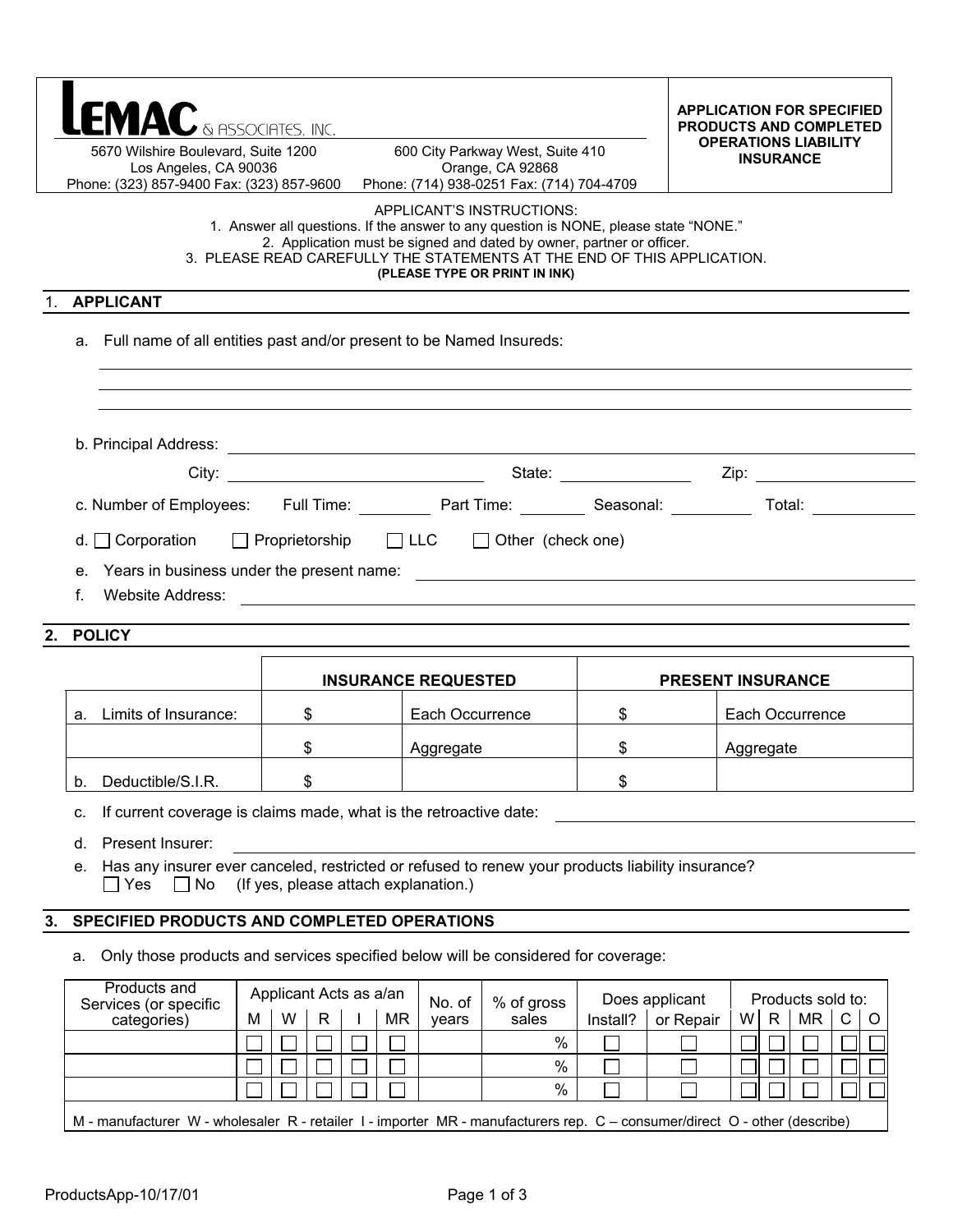- b. Have you discontinued or are you considering discontinuing any product to be covered by this insurance?  $\Box$  Yes  $\Box$  No (If yes, please attach explanation.)
- c. Are any of your products or services known to be used in connection with aircraft/missiles/aerospace?  $\Box$  Yes  $\Box$  No (If yes, please attach explanation.)

## **4. SALES AND MARKETING**

|    | а.                                                                                                               | Total sales or receipts for all products and services:                                                                                                                  |  |  |  |  |  |  |  |
|----|------------------------------------------------------------------------------------------------------------------|-------------------------------------------------------------------------------------------------------------------------------------------------------------------------|--|--|--|--|--|--|--|
|    |                                                                                                                  |                                                                                                                                                                         |  |  |  |  |  |  |  |
|    |                                                                                                                  |                                                                                                                                                                         |  |  |  |  |  |  |  |
|    | Describe any significant change in product sales mix between any prior year and next year's projection: ________ |                                                                                                                                                                         |  |  |  |  |  |  |  |
|    |                                                                                                                  | b. Do you wish to include your customers as additional insureds with Vendors coverage? $\Box$ Yes $\Box$ No                                                             |  |  |  |  |  |  |  |
| 5. |                                                                                                                  | PROCESSING AND QUALITY CONTROL                                                                                                                                          |  |  |  |  |  |  |  |
|    | a.                                                                                                               | <b>PROCESSING</b>                                                                                                                                                       |  |  |  |  |  |  |  |
|    |                                                                                                                  | 1. Do others manufacture, assemble, package or install products under your name or label?<br>$\Box$ Yes $\Box$ No (If yes, please attach explanation.)                  |  |  |  |  |  |  |  |
|    |                                                                                                                  | Do you manufacture, assemble, package or install products for others under their name or label?<br>$2^{2}$<br>$\Box$ Yes $\Box$ No (If yes, please attach explanation.) |  |  |  |  |  |  |  |
|    | $b_{\cdot}$                                                                                                      | <b>QUALITY CONTROL AND RECORDKEEPING</b>                                                                                                                                |  |  |  |  |  |  |  |
|    |                                                                                                                  | 1. Do you have a quality control and testing procedure? $\Box$ Yes No $\Box$<br>How long are quality control and testing records kept?<br>2.                            |  |  |  |  |  |  |  |
|    |                                                                                                                  | Can you identify your product from those of competitors? $\Box$ Yes No $\Box$<br>3.                                                                                     |  |  |  |  |  |  |  |
|    |                                                                                                                  | Do your records show to whom and the date each product was sold? $\Box$ Yes No $\Box$<br>4.                                                                             |  |  |  |  |  |  |  |
|    |                                                                                                                  | Do you require certificates evidencing Products Liability insurance from suppliers? $\Box$ Yes No $\Box$<br>5.                                                          |  |  |  |  |  |  |  |
|    |                                                                                                                  |                                                                                                                                                                         |  |  |  |  |  |  |  |
| 6. |                                                                                                                  | LOSS PREVENTION, LOSS CONTROL, CLAIM DEFENSE                                                                                                                            |  |  |  |  |  |  |  |
|    |                                                                                                                  |                                                                                                                                                                         |  |  |  |  |  |  |  |
|    |                                                                                                                  |                                                                                                                                                                         |  |  |  |  |  |  |  |

- b. Are designs reviewed, tested and verified by others?  $\Box$  Yes No  $\Box$
- c. Do you maintain records of changes in designs, advertisements and sales brochures?  $\Box$  Yes No  $\Box$ If yes, how long? \_\_\_\_\_\_ years
- d. Are all instructions, operating manuals, advertisements and warranties periodically reviewed by Legal Counsel to avoid misunderstandings relative to product safety or intended use?  $\Box$  Yes No  $\Box$
- e. Are your products designed, tested, labeled and manufactured to meet or exceed all applicable government and industry standards?  $\Box$  Yes No  $\Box$
- f. Do you have a specific program to withdraw known or suspected defective products from the market?  $\Box$  Yes No $\Box$
- g. Have you ever recalled or are you considering recalling any known or suspected defective products from the market?

 $\Box$  Yes No  $\Box$  (If yes, please attach explanation.)